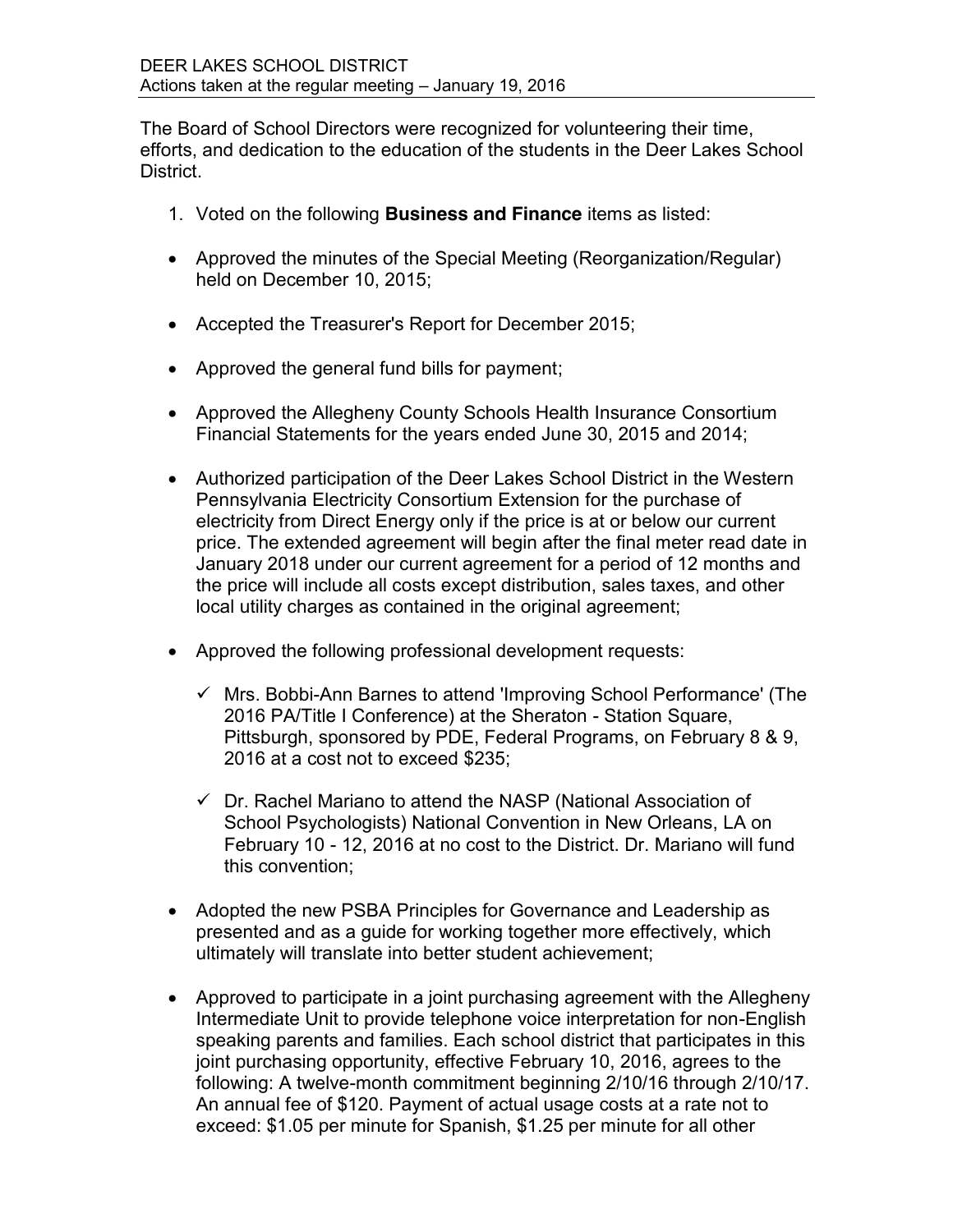languages. Video translation services including ASL are also available to consortium members at a rate of \$3.29 per minute. Members will have access to written document translation at an additional cost but at a consortium pricing rate;

- Approved to continue the District's participation in the Allegheny Intermediate Unit's (AIU) Joint Purchasing Board for the purpose of securing savings for Gasoline, Diesel Fuel & Heating Oil for the 2016- 2017 school year;
- Granted permission for administration to solicit RFP (Request for Proposals) for non-public and special education student transportation.
- 2. Voted on the following **Education** item as listed:
- Approved Mission Vision to provide free eye exams and glasses to any student who is in need of them and does not have vision benefits. The screenings would take place at the Middle School on a date to be determined.
- 3. Voted on the following **Policy** items as listed:
- Approved a second reading of the following policies revised by PSBA:
	- $\checkmark$  Policy No. 319 Outside Activities
	- $\checkmark$  Policy No. 320 Freedom of Speech in Non-School Settings
	- $\checkmark$  Policy No. 321 Political Activities
	- $\checkmark$  Policy No. 327 Management Team
	- $\checkmark$  Policy No. 806 Child Abuse
	- $\checkmark$  Policy No. 824 Maintaining Professional Adult Student Boundaries
	- $\checkmark$  Policy No. 916 Volunteers
- 4. Voted on the following **Personnel** items as listed:
- Accepted the resignation of Rebecca E. Boyer, Special Education Teacher, for the purpose of retirement, effective the end of the 2015-2016 school year;
- Hired Donna L. Blair as a half-time bus driver. Mrs. Blair is currently a substitute;
- Awarded the following supplemental contracts for the 2015-2016 school year:
	- $\checkmark$  Track Head Coach: Chris Snyder \$3,941
	- $\checkmark$  Track Coach –Assistant: Matt Shibley \$2,753
	- $\checkmark$  Track Coach –Assistant: Ashley Adams \$2,753